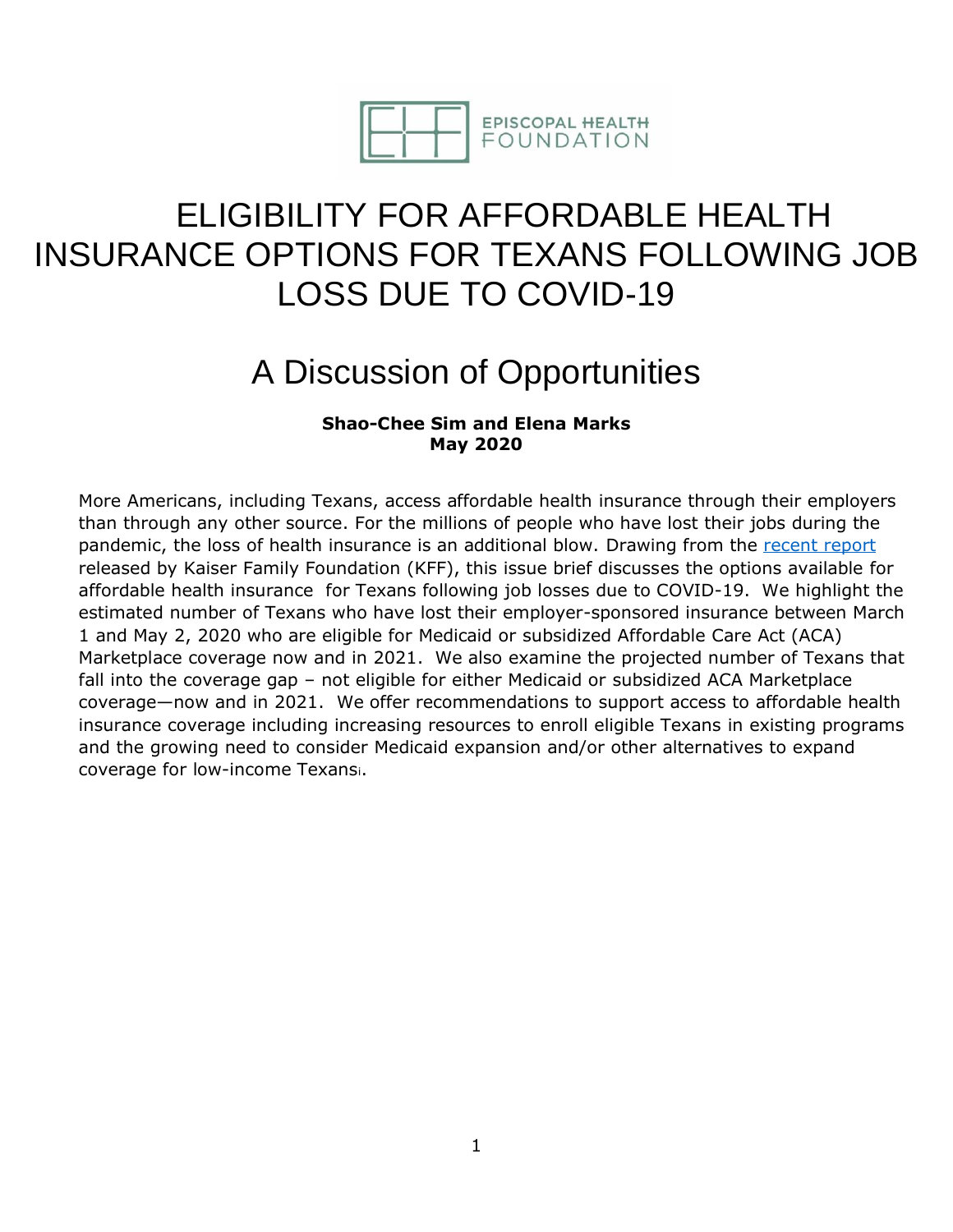### *Three-quarters of the 1.6 million Texans who lose employer-sponsored health insurance may be eligible for affordable coverage through Medicaid or subsidized plans in the ACA Marketplace.*

KFF estimates that between March 1 and May 2, 2020, nearly 78 million Americans lived in a household in which someone lost their job. Of those 78 million, KFF estimates that 34% or 26.8 million people may lose their employer-sponsored insurance (ESI). This includes people who lost their own ESI and those who lost dependent coverage when a family member lost a job and ESIii. Nationally, 79% or 21 million are eligible for affordable coverage through Medicaid (48% or 12.7 million) or subsidized health plans through the ACA Marketplace (31% or 8.4 million), according to KFF's analysis.

In Texas, the second most populous state, the KFF report estimates that 1.6 million Texans could become uninsured following job losses. Like the national data, 75% or 1.2 million Texans are eligible for Medicaid or subsidized Marketplace coverage in May 2020. Because of Texas' restrictive Medicaid eligibility, a small share of this population (20% or 328,000) are eligible for Medicaid. An additional 55% or 881,000 Texans are eligible for subsidized plans in the ACA Marketplace.

In January 2021, when unemployment benefits are exhausted for these 26.8 million Americans and 1.6 million Texans, the percentage of people eligible for Medicaid increases to 63% or 16.8 million Americans and to 34% or 540,000 Texans. The number of Americans and Texans eligible for subsidized coverage in the Marketplace will decline in January 2021. Only 23% or 6.2 million Americans and 33% or 530,000 Texans will be eligible for subsidized plans in the Marketplace (see Figure 1 below).

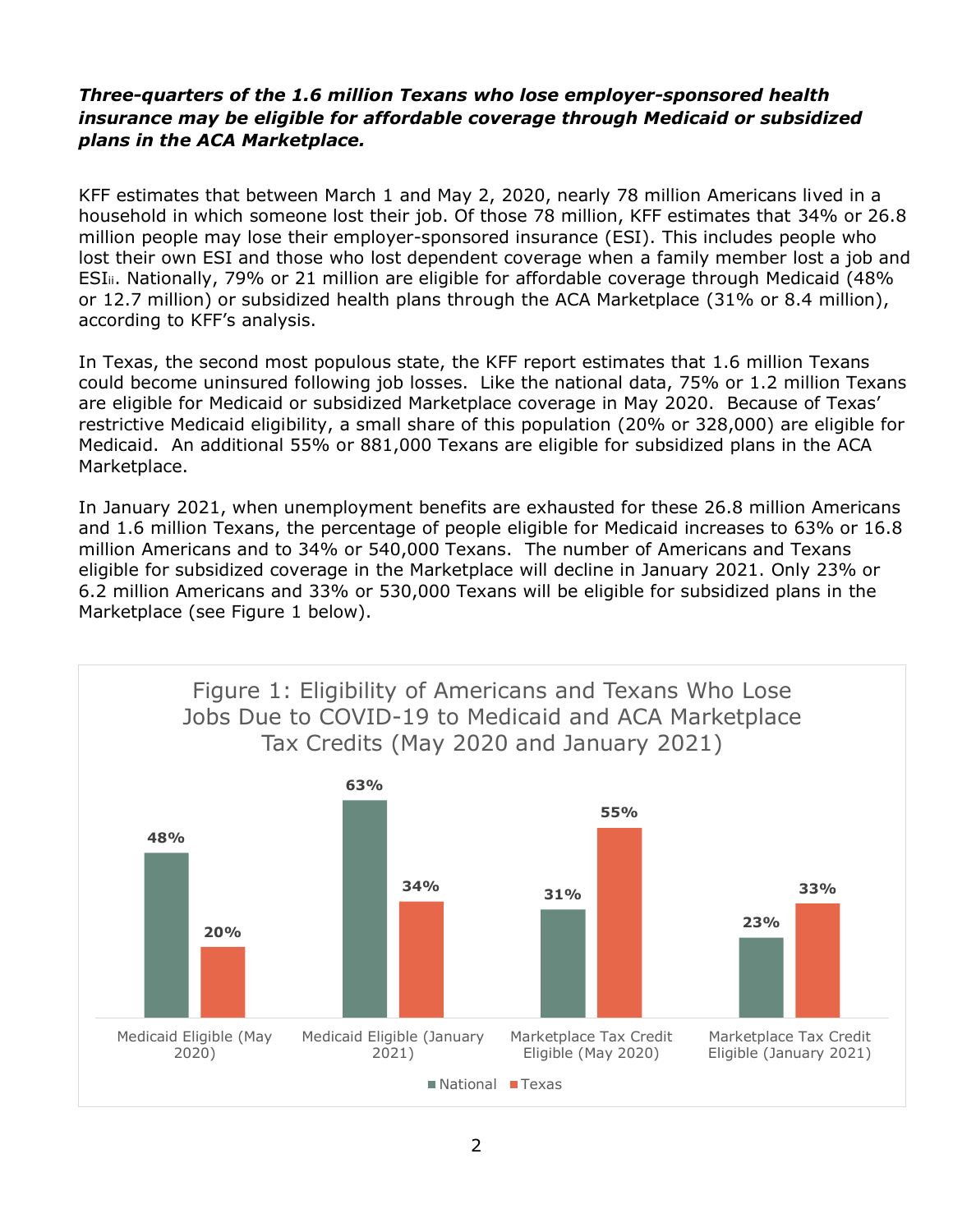#### *The number of Texans without access to affordable coverage—those in the coverage gap—will grow slightly in 2020 and significantly in 2021.*

Texas is among 14 states that have not expanded Medicaid under the ACA. A [prior KFF report](https://www.kff.org/medicaid/issue-brief/the-coverage-gap-uninsured-poor-adults-in-states-that-do-not-expand-medicaid/) estimated that 2.3 million uninsured adults across the U.S. fall into the "coverage gap" that results from state decisions not to expand Medicaid. These 2.3 million Americans fall into the coverage gap because they earn too much to qualify for Medicaid and too little to qualify for subsidized ACA Marketplace coverage. Prior to COVID-19, one-third of the people in the coverage gap, or 761,000, resided in Texas.

As the most recent KFF analysis shows, the job losses sustained between March 1 and May 2, 2020 will increase the number of people who fall into the coverage gap. For Medicaid nonexpansion states like Texas, the coverage gap will increase substantially in 2021, as people who were once eligible for subsidized Marketplace plans due to 2020 income, including unemployment benefits, lose their subsidies but do not qualify for non-expanded Medicaid. As shown in Figure 2 below, the coverage gap will grow by 82% nationally and 50% in Texas over the course of one year. Notwithstanding larger growth in the coverage gap population in other non-expansion states, Texas will still have the largest number and percentage of coverage gap residents.